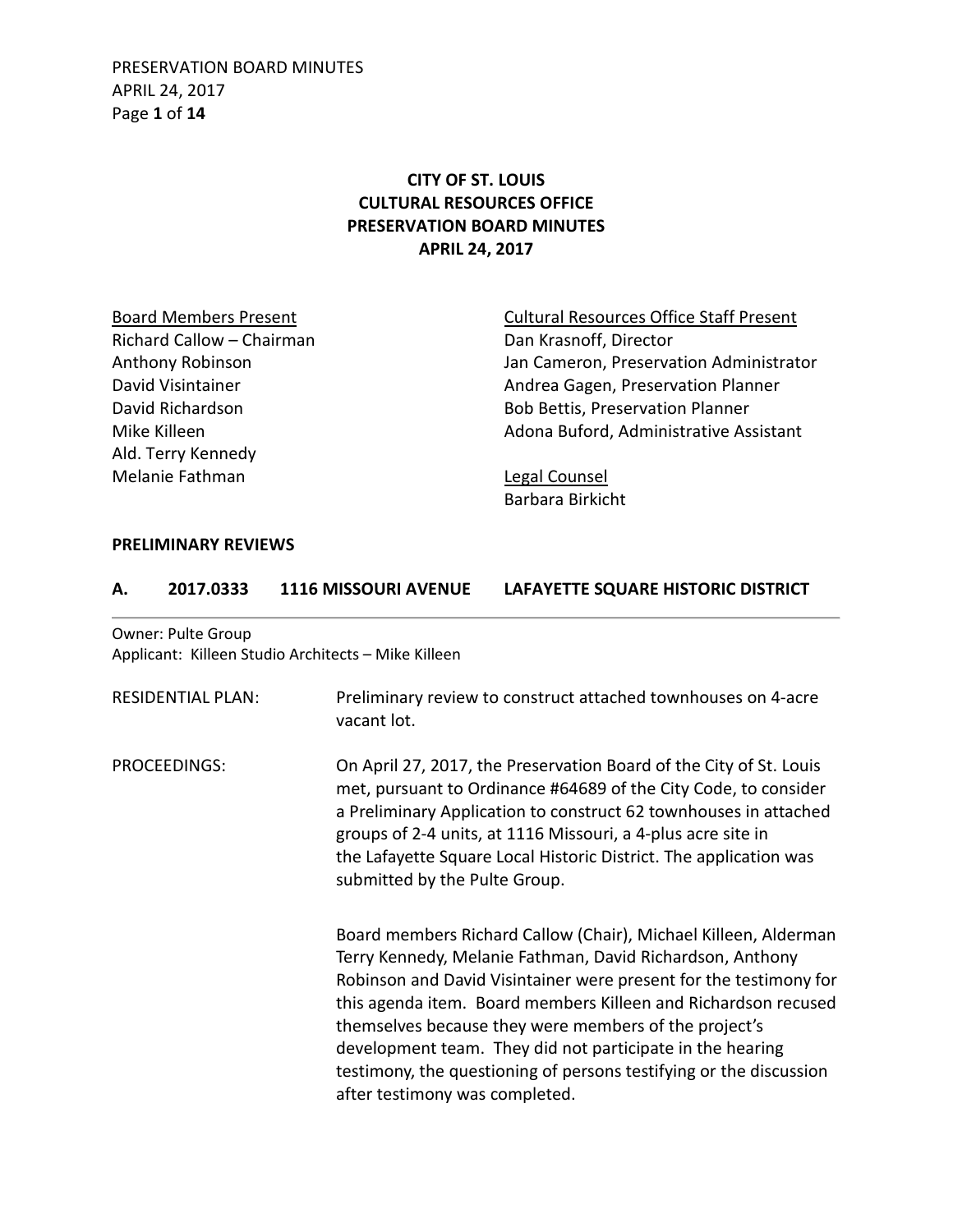PRESERVATION BOARD MINUTES APRIL 24, 2017 Page **2** of **14**

> Daniel Krasnoff, of the Cultural Resources Office, made a presentation that examined the sections of City Ordinance #69112, which sets forth the standards for residential new construction in the Lafayette Square Local Historic District. Letters of support and opposition were entered into the record. He testified that the project complied with many, but not all of the Standards. Mr. Krasnoff summarized the proposal and showed images of the development site and the surrounding area. He explained the reasoning for the staff recommendation and aspects of the proposal that were non-compliant.

Mr. Krasnoff noted changes from the proposal heard by the Board at its March meeting: that new model examples were proposed, that the extension of LaSalle Street did not provide auto access to Mackay Place and that a new street was proposed that bisected the center of the site.

Matthew Segal, of the Pulte Group, introduced the project.

George Stock, the engineer for the project, spoke next. He summarized the site planning for the project in his PowerPoint presentation. In particular, he explained the decision to close the extension of LaSalle Street from allowing auto access to Mackay Place, to create the new street in the center of the site and to deal with the large sewer pipe that extends through the site.

Mike Killeen, the project architect, then spoke. He outlined the evolution of the design of the project, explained the decision to use new model examples and discussed the way the design of dormers, cornices and lintels could add design variety to the houses.

Board Member Visintainer asked if the proposal includes the installation of historic street lighting. Matt Segal said that the developer was open to installing the street lighting if it was the community's desire.

Board Member Visintainer asked if there would be a tree lawn on Mackay, Chouteau and Missouri. George Stock said there are areas where there are no tree lawns in the vicinity. He said a green strip of 12"-18" could likely be installed on the streets surrounding the site.

Alderman Kennedy asked if there was an alley at the south end of the site. George Stock said there is such an alley, but that it is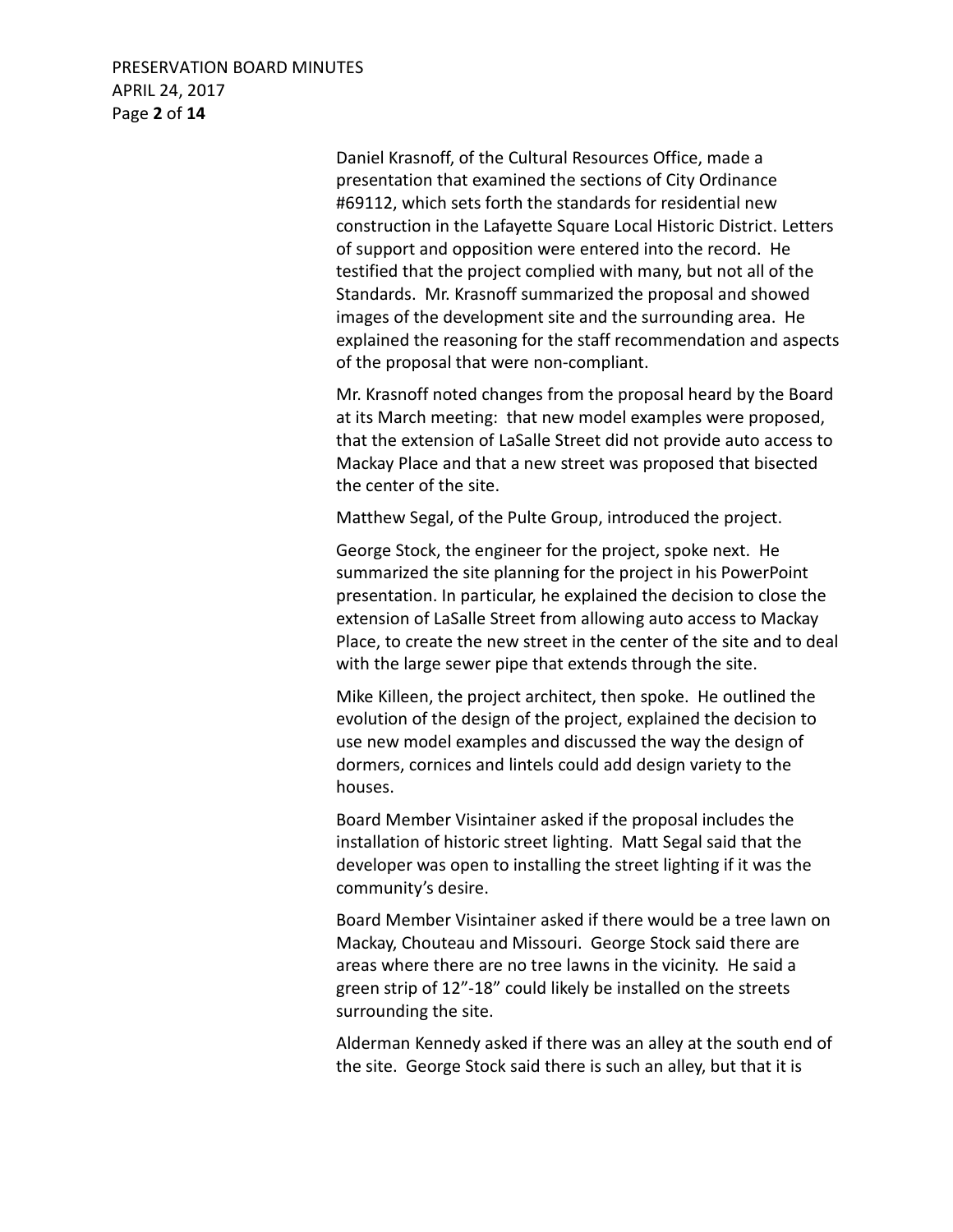#### PRESERVATION BOARD MINUTES APRIL 24, 2017 Page **3** of **14**

located on the adjoining property owner's land, and not on the site under consideration by the Board.

Alderman Kennedy asked about trash collection. George Stock said he would need to confer with the Refuse Department.

Alderman Christin Ingrassia spoke in favor of the project.

Sara Davis spoke in favor of the project.

Katy Joiner spoke in favor of the project.

Jarrad Holst spoke in favor of the project.

Shelby Hewerdine spoke in favor of the project.

Mary Hannah spoke in favor of the project.

Peter Hulse spoke in favor of the project.

Alderman Kennedy asked if Mr. Hulse listed the property. Mr. Hulse said he was and that there was a competing proposal for the site. Mr. Hulse said the project fit with zoning, the developer has developed a plan that is suitable and that the townhouses are a suitable product for the site.

Board Member Robinson asked about previous offers for the site. Mr. Hulse said there was a contract for the site a number of years ago that was not executed and there was a proposal for apartments.

Suzanne Sessions, of the Lafayette Square Restoration Committee, spoke against the project. She read her written statement into the record.

Tom Dahms spoke against the project.

Lynn Neighbors spoke against the project.

Linda Weiner spoke against the project.

 Board Member Robinson asked what is suburban about the project. Ms. Weiner said the center road was like a mews and not much like a street. In suburbia all the houses look alike.

Elizabeth Odell spoke against the project.

Bob Bishop spoke against the project.

Keith Houghton spoke against the project. He provided a detailed analysis of the Historic District Standards and compared the project to those standards as well as a previously proposed development in the Shaw neighborhood.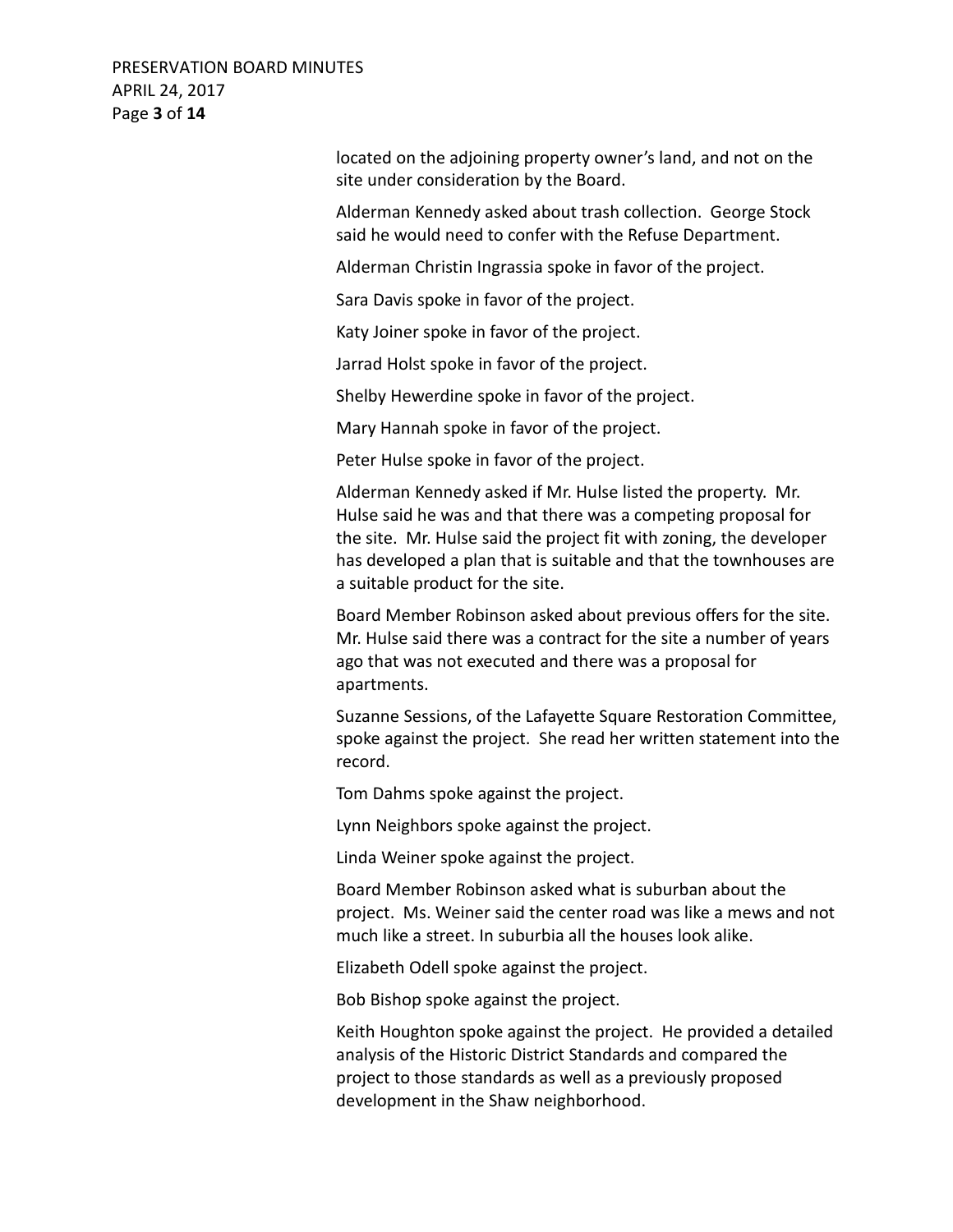PRESERVATION BOARD MINUTES APRIL 24, 2017 Page **4** of **14**

| <b>FINDINGS OF FACTS:</b> | The Preservation Board found that:                                                                                                                                                                                                                                                                                                                                                                       |
|---------------------------|----------------------------------------------------------------------------------------------------------------------------------------------------------------------------------------------------------------------------------------------------------------------------------------------------------------------------------------------------------------------------------------------------------|
|                           | The proposed site for construction, 1116 Missouri Avenue, is<br>$\bullet$<br>located at the northern edge of the Lafayette Square Local<br>Historic District;                                                                                                                                                                                                                                            |
|                           | The site is a large, vacant 4-acre parcel that previously had an<br>$\bullet$<br>industrial use. The site fronts on Chouteau Avenue to the<br>north; Missouri Avenue to the east; a vacant, wooded parcel<br>on the south; and Mackay Place on the west;                                                                                                                                                 |
|                           | The design does not comply with the following standards for<br>$\bullet$<br>new construction in the Lafayette Square Historic District;                                                                                                                                                                                                                                                                  |
|                           | Units on the interior of the site do not conform to site planning<br>$\bullet$<br>requirements;<br>There are new curb cuts proposed;<br>$\bullet$                                                                                                                                                                                                                                                        |
|                           | The rear elevations would be sided, although the HME has four<br>$\bullet$<br>sides of brick;                                                                                                                                                                                                                                                                                                            |
|                           | Sidewalks are not proposed on both sides of the extension of<br>LaSalle Street.                                                                                                                                                                                                                                                                                                                          |
| <b>BOARD DECISION:</b>    | It was the decision of the Preservation Board to grant preliminary<br>approval with the stipulation that the rear facades be brick,<br>sidewalks be placed on both sides of the extension of LaSalle<br>Street and that final plans and details be approved by the Cultural<br>Resources Office. The motion was made by Board member<br>Anthony Robinson. Alderman Terry Kennedy seconded the<br>motion. |
|                           | Mr. Robinson said the project lacks variety but that the code<br>allows for the design submitted.                                                                                                                                                                                                                                                                                                        |
|                           | Board Member Visintainer said the project was "cookie-cutter"<br>and he desires that the development have a wider variety of<br>house types than is being proposed.                                                                                                                                                                                                                                      |
|                           | Board Member Robinson said the Historic District Standards<br>should be revised to reflect the development of larger sites.                                                                                                                                                                                                                                                                              |
|                           | Board Member Robinson revised his original motion. The new<br>motion called for preliminary approval of the project with the rear<br>facades being brick, sidewalks be constructed on all sides of the<br>extension of LaSalle Street, the two-unit structures be revised in                                                                                                                             |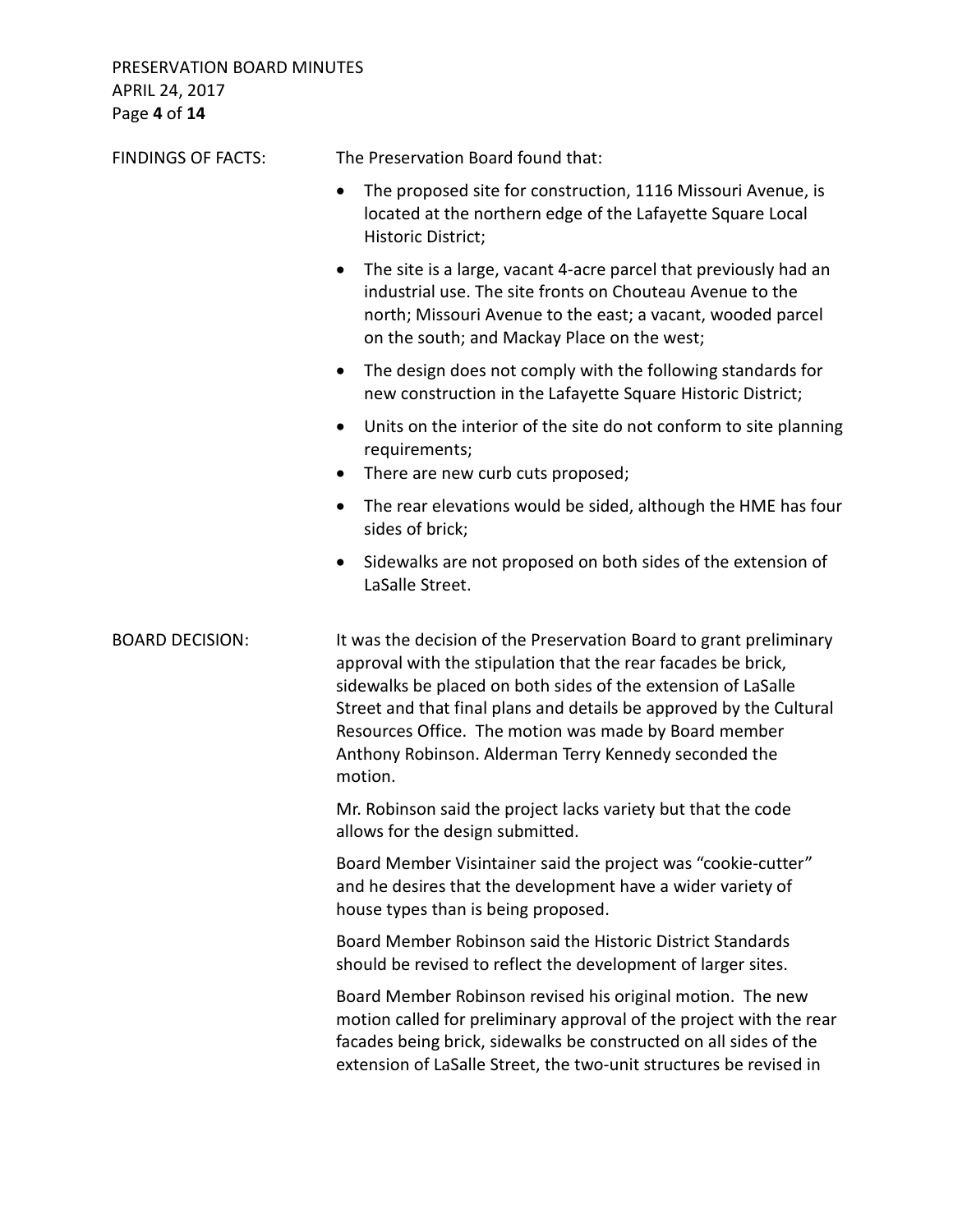PRESERVATION BOARD MINUTES APRIL 24, 2017 Page **5** of **14**

> design to add design variety and that final details be approved by the Cultural Resources Office.

> The motion was approved with Board Members Melanie Fathman, Alderman Terry Kennedy and Anthony Robinson voting in Favor. Board Member David Visintainer voted no. Board Members Mike Killeen and David Richardson abstained.

#### **B. 2017.0532 2232 S. GRAND BOULEVARD COMPTON HILL HISTORIC DISTRICT**

Owner: South Grand Development, LLC Applicant: HOK – Barb Anderson-Kerlin

| <b>RESIDENTIAL PLAN:</b> | Preliminary review to construct a 5 story multi-family apartment<br>building.                                                                                                                                                                                                                                                                                                                                                                                                                                                                                                                                                                                                                                                                                                                                                                                                                                                                                                                                                                                                            |
|--------------------------|------------------------------------------------------------------------------------------------------------------------------------------------------------------------------------------------------------------------------------------------------------------------------------------------------------------------------------------------------------------------------------------------------------------------------------------------------------------------------------------------------------------------------------------------------------------------------------------------------------------------------------------------------------------------------------------------------------------------------------------------------------------------------------------------------------------------------------------------------------------------------------------------------------------------------------------------------------------------------------------------------------------------------------------------------------------------------------------|
| PROCEEDINGS:             | On April 24, 2017, the Preservation Board of the City of St. Louis<br>met, pursuant to Section 5. E of Ordinance #64689 of the City<br>Code, to review on a preliminary basis a proposal to demolish a<br>two-story YMCA building to construct a five-story apartment<br>building in the Compton Hill historic district. Board members<br>Richard Callow (Chairman); Alderman Terry Kennedy; David<br>Visintainer; Michael Killeen; Anthony Robinson and Melanie<br>Fathman were present for this presentation. Board member David<br>Richardson recused himself from participation in discussion or<br>vote on this application.                                                                                                                                                                                                                                                                                                                                                                                                                                                        |
|                          | Jan Cameron, Preservation Administrator, represented the<br>Cultural Resources Office and submitted photographs and a map<br>of the site and surrounding area, as well as streetscape and<br>elevations drawings of the proposed building. She made a<br>presentation that examined the sections of City Ordinance<br>#57702, which sets forth standards for new construction in the<br>Compton Hill Historic District; and the sections of Ordinance<br>#64689, the City's Preservation District Ordinance, which set forth<br>standards for demolition review. She noted that demolition of the<br>YMCA building had been previously approved by the Board for a<br>different project in 2006, at which time the Preservation Review<br>District ordinance was not in effect; that a Redevelopment Plan<br>had been passed for the project, but did not specifically state that<br>the building was to be demolished; and that the YMCA had<br>continued to deteriorate since the time of the first review. She<br>also noted that while the proposed building design was not fully in |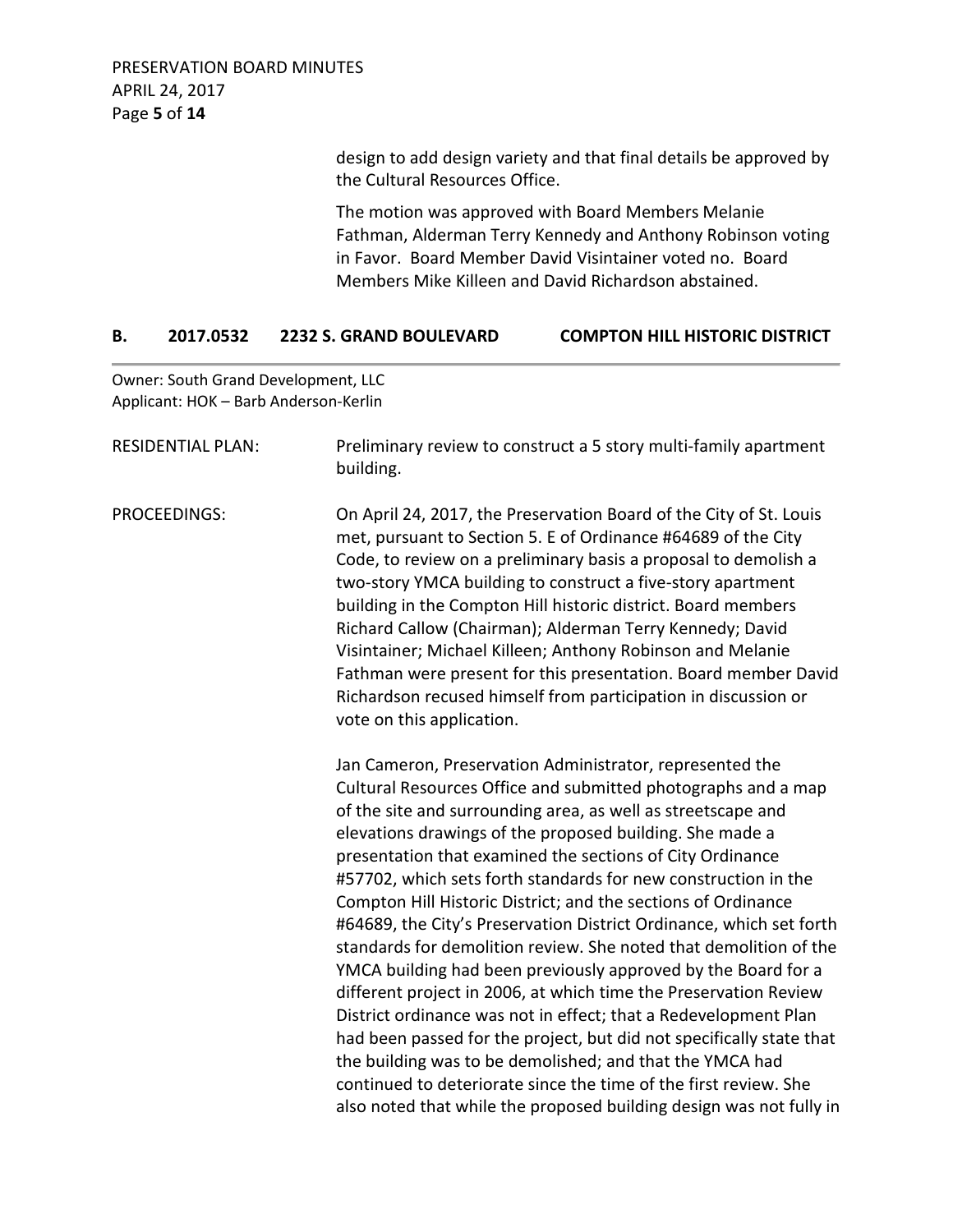## PRESERVATION BOARD MINUTES APRIL 24, 2017 Page **6** of **14**

compliance with the Compton Hill Historic District Standards, it met many of the requirements and would be a significant beneficial contribution to the streetscape of South Grand Avenue.

Josh Udelhofen of Altus Properties, project developer, spoke in support of the project, stating that the new building would improve the South Grand streetscape. He also described the difficulties of reusing the YMCA, as it was built to a specific purpose with many levels and additions.

Jonathan Wirth of HOK, the architect for the project, showed photos of the roof and interior of the YMCA that illustrated its current condition. He then proceeded to describe the analysis of the surrounding context and architecture performed by HOK and described the proposed building, site plan and exterior materials.

Alderman Ingrassia spoke to indicate her support for the project, and testified that the developers had completed a wide public outreach.

Kelly White, a Compton Heights resident, spoke of her concern with the size and density of the proposed building, and effects on traffic. She also stated that the north side of the building should be all brick.

David Grelle, also a Compton Heights resident, testified that he had similar concerns to Ms. White.

Rachel Presley, a member of the board of the South Grand Commercial Improvement District, stated her support for the project and felt it was a forward-looking design; however, the windows should follow the historic district standards.

Chris Sherman, a resident of Compton Heights whose rear property is directly adjacent to the project site, expressed some concerns regarding visitor parking and traffic but was supportive of the project and pleased with the efforts of the developer.

Ron Chunn stated he had been a Compton Heights resident for fourteen years, and was concerned about the effect the new building would have on the neighborhood. He mentioned the number of units, that the building was to contain rentals, not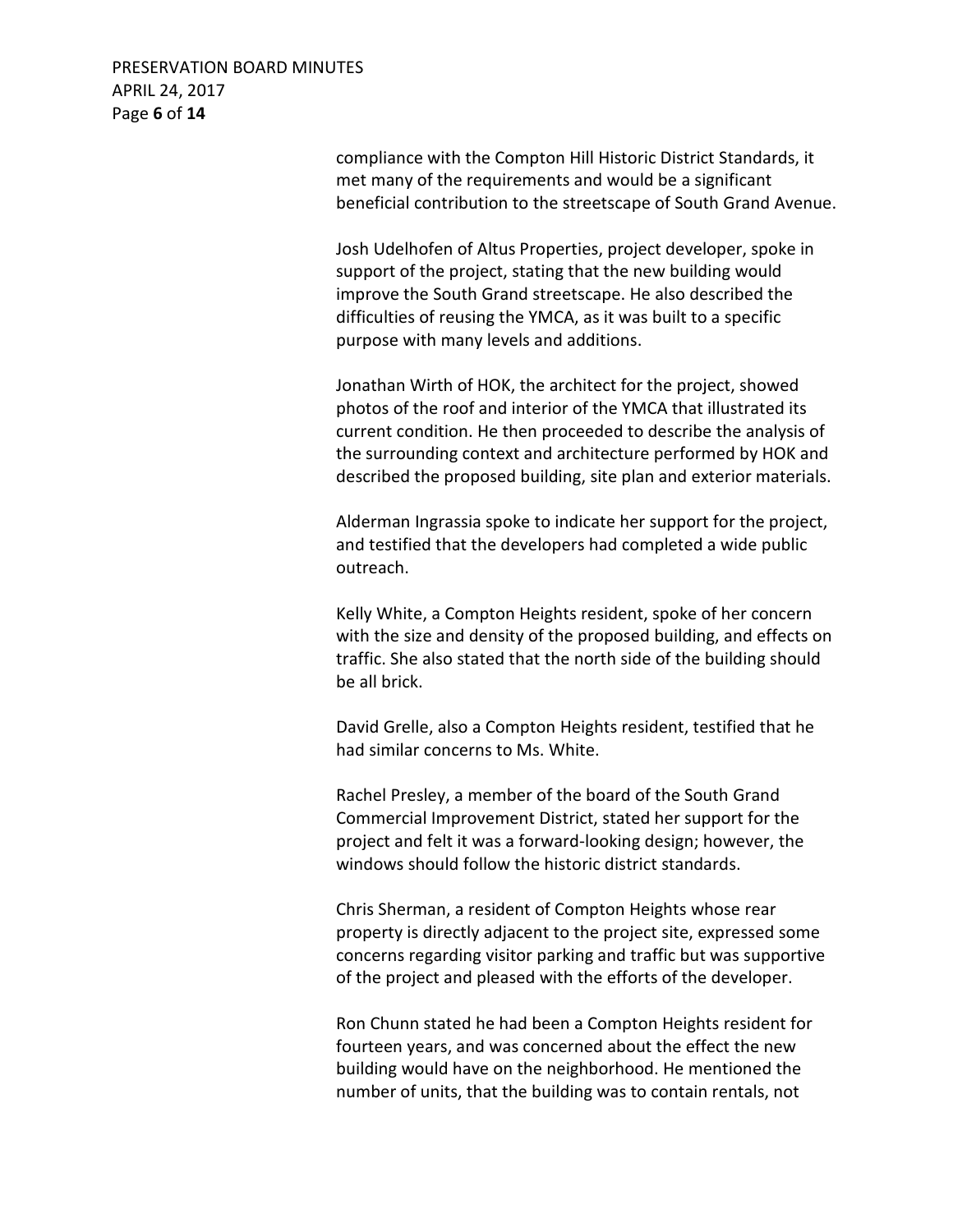PRESERVATION BOARD MINUTES APRIL 24, 2017 Page **7** of **14**

|                           | condominiums; but his biggest objection was to the building<br>design that was not compatible with the historic buildings of the<br>neighborhood.                                                                                                                                                                                                                                                                                                      |
|---------------------------|--------------------------------------------------------------------------------------------------------------------------------------------------------------------------------------------------------------------------------------------------------------------------------------------------------------------------------------------------------------------------------------------------------------------------------------------------------|
|                           | Bill Brush testified that he had owned the building directly<br>adjacent to the project site on the east at Shenandoah and was<br>concerned about the parking area behind the building, how it was<br>to be operated, and stated that he would like to see the building<br>be entirely brick.                                                                                                                                                          |
| <b>FINDINGS OF FACTS:</b> | The Preservation Board found that:<br>The proposed site for the new apartment building is within the<br>boundaries of the Compton Hill Certified Local Historic<br>District;                                                                                                                                                                                                                                                                           |
|                           | The YMCA building is considered to be a "Merit" building<br>$\bullet$<br>under the Preservation Review Ordinance as it has<br>"Neighborhood Significance" within the Compton Hill Certified<br>Local District;                                                                                                                                                                                                                                         |
|                           | The existing YMCA building was considered for demolition by<br>$\bullet$<br>the Preservation Board in 2006, at which time the demolition<br>of the building was accepted if the proposed replacement<br>building was a viable project;                                                                                                                                                                                                                 |
|                           | Since that time, the building has continued to deteriorate and<br>$\bullet$<br>no viable proposals have been submitted for its rehabilitation;                                                                                                                                                                                                                                                                                                         |
|                           | The proposed five-story apartment building is a contemporary<br>$\bullet$<br>design that is compatible in height, scale, and exterior<br>materials with other multi-story buildings along Grand<br>Avenue. Its design complies with most requirements for new<br>construction in the Compton Hill Historic District Standards.                                                                                                                         |
| <b>BOARD DECISION:</b>    | It was the decision of the Preservation Board to grant preliminary<br>approval with the stipulations that:<br>the windows of street-facing elevations comply with the<br>$\bullet$<br>historic district standards;<br>the north wall of the building be masonry in its entirety;<br>$\bullet$<br>that street-facing section of the south wall also be entirely<br>masonry;<br>the secondary façade material meet historic district<br>٠<br>guidelines; |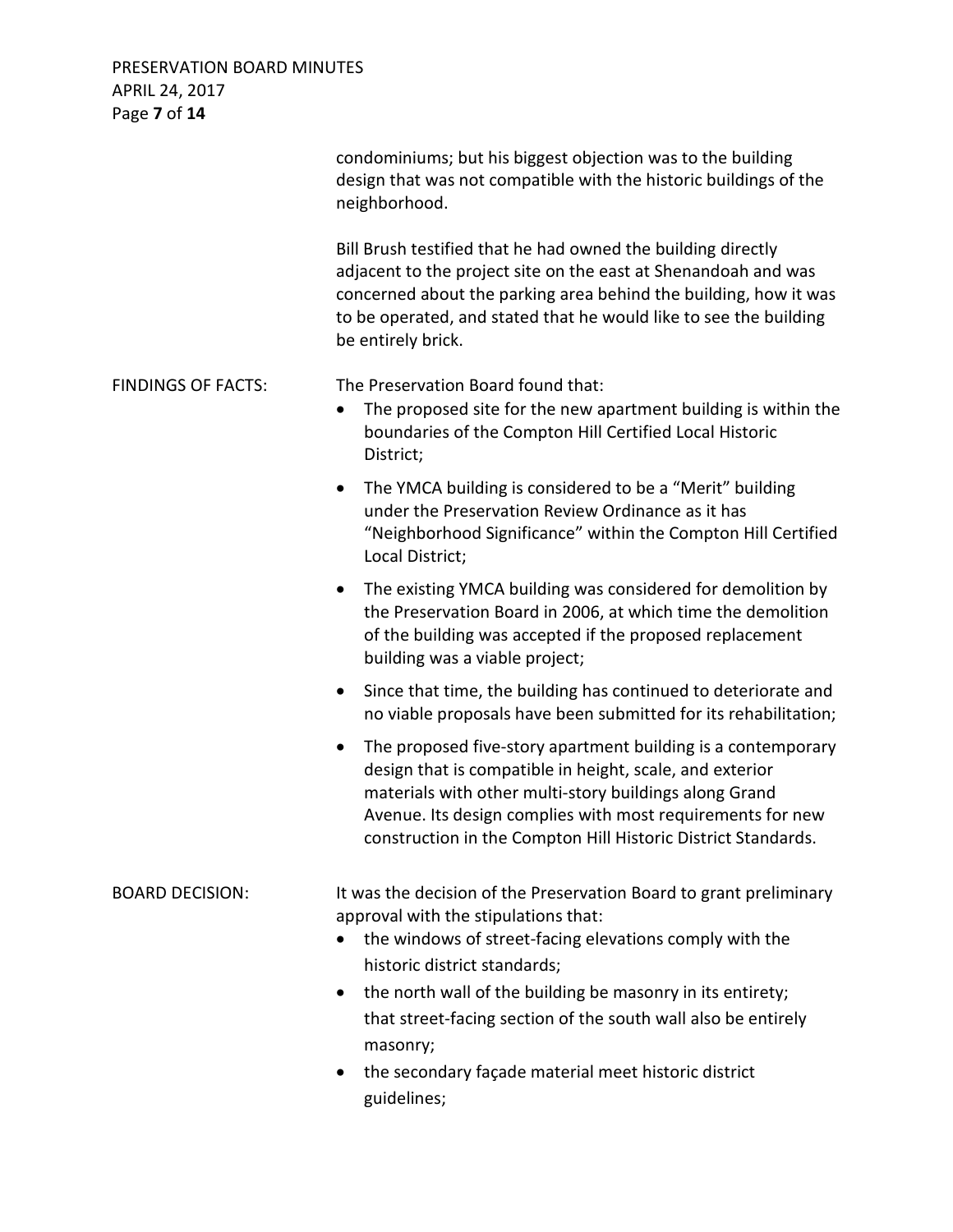|    | $\cdot$ $-$ |                                  |                                                                |
|----|-------------|----------------------------------|----------------------------------------------------------------|
| C. | 2017.0540   | <b>1408 TOWER GROVE AVENUE</b>   | FOREST PARK SE NAT'L REG. DIST.                                |
|    |             | abstention.                      |                                                                |
|    |             |                                  | abstained. The motion passed with five voting in favor and one |
|    |             |                                  | Robinson seconded the motion. Board Member David Richardson    |
|    |             |                                  | The motion was made by Board member Mike Killeen. Mr.          |
|    |             | Cultural Resources Office staff. |                                                                |
|    |             | $\bullet$                        | final plans and exterior materials are approved by the         |
|    |             | and;                             |                                                                |
|    |             |                                  | owners have received a building permit for the new structure;  |
|    |             | $\bullet$                        | demolition of the existing building not be granted until the   |

Owner: Missouri Foundation for Health Applicant: HOK – Barb Anderson-Kerlin

| <b>RESIDENTIAL PLAN:</b> | Preliminary review to demolish a four-family building and rehab<br>adjacent properties.                                                                                                                                                                                                                                                                                                                                                                                                          |
|--------------------------|--------------------------------------------------------------------------------------------------------------------------------------------------------------------------------------------------------------------------------------------------------------------------------------------------------------------------------------------------------------------------------------------------------------------------------------------------------------------------------------------------|
| <b>PROCEEDINGS:</b>      | On April 24, 2017, the Preservation Board of the City of St. Louis<br>met, pursuant to Ordinance #64689 of the City Code, to consider<br>a Preliminary Review for the demolition of a four-unit residential<br>building at 1408-10 Tower Grove Avenue, in the Forest Park<br>Southeast National Register Historic District. The building<br>proposed for demolition is a contributing building to the<br>Historic District.                                                                      |
|                          | The architect for the project, HOK, submitted the item for review,<br>along with the prospective building owner, the Missouri<br>Foundation for Health. Board members Richard Callow (Chair),<br>David Visintainer, Melanie Fathman, Mike Killeen, Anthony<br>Robinson and David Richardson were present for the testimony for<br>this agenda item.                                                                                                                                              |
|                          | Mr. Krasnoff submitted Ordinance 64689 and Ordinance 64832,<br>into the record. In addition letters from 17 <sup>th</sup> Ward Alderman Joe<br>Roddy, Park Central Development, Washington University and<br>members of the public were entered into the record. Mr. Krasnoff<br>briefly highlighted the staff recommendation: support for the<br>demolition of 1408-10 Tower Grove Avenue and opposition to<br>demolition of the shed structure on the east side of the Columbia<br>Iron Works. |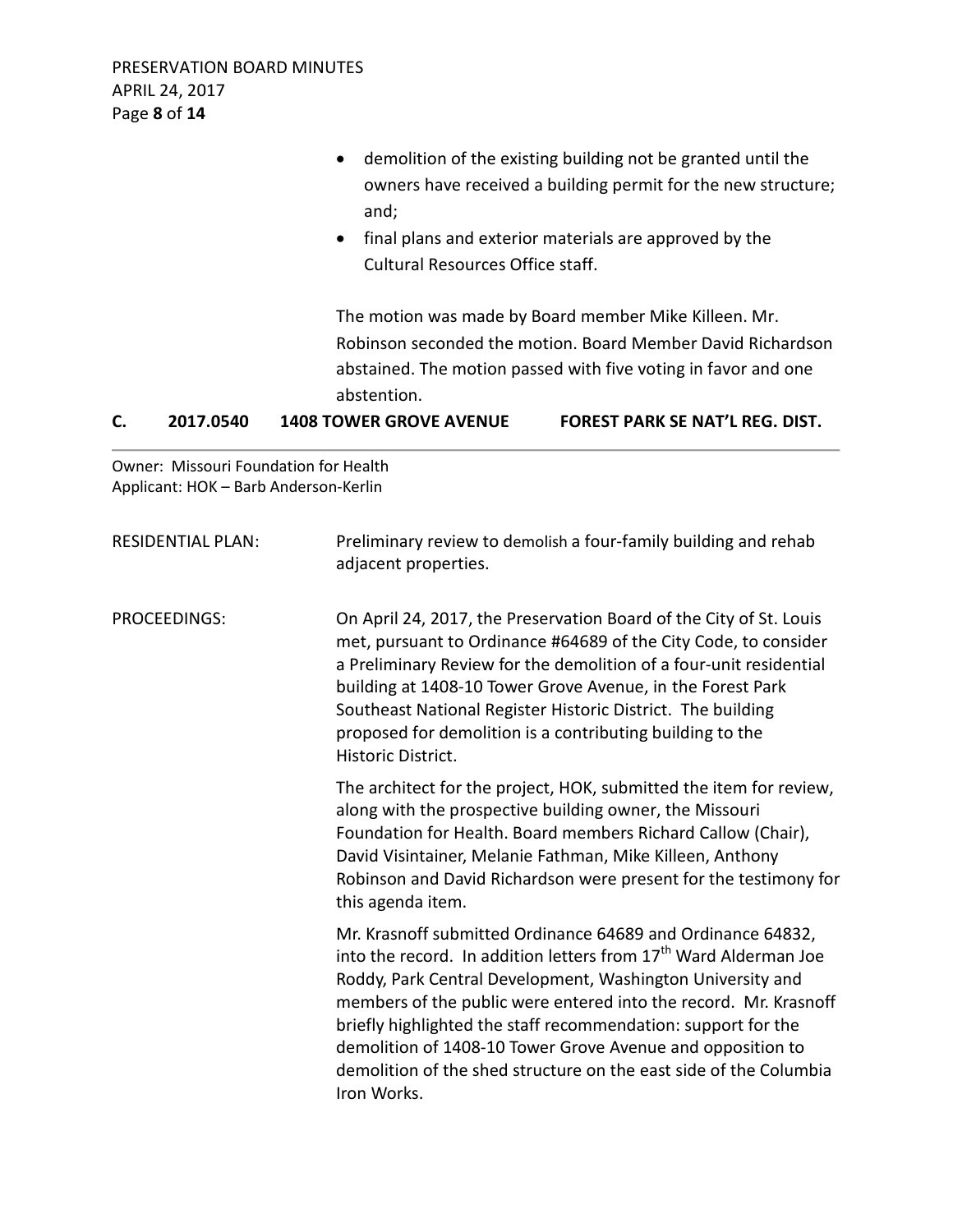## PRESERVATION BOARD MINUTES APRIL 24, 2017 Page **9** of **14**

He discussed the criteria for review in the ordinance. The building at 1408-10 Tower Grove is a Merit structure. The structure is "sound." The conditions in the area include buildings that are occupied and some that are vacant. The loss of the building would create empty space along Tower Grove Avenue. However, that stretch of Tower Grove Avenue already has a large amount of vacant land. The building at 1408-10 Tower Grove Avenue, though "contributing" is not particularly distinctive in design. Though no new structure is proposed on the site of the four-family building, the proposal includes the rehabilitation of the main Columbia Iron Works facility. It was recommended that the Board require that the shed structure be maintained.

David Richardson asked Mr. Krasnoff to explain his categorization of the shed and four-family structures in terms of the ordinance. Mr. Krasnoff said that the four-family building must be considered contributing, because it is listed in the National Register designation. Mr. Krasnoff said the evaluation of the shed structure as contributing was based upon the staff analysis of its eligibility for the National Register, based upon the ordinance.

Mr. Richardson asked about the meaning of Criterion G, Commonly Controlled Property. Mr. Krasnoff agreed that the purchase of the property in this case did not apply to that criterion because the Missouri Foundation for Health did not already own property adjacent to the proposed demolition of 1408-10 Tower Grove Avenue.

Jill Nowak, of The Missouri Foundation for Health spoke in favor of the project. She emphasized the desire of the organization to create a new home for itself, make a healthy building from an unhealthy one and to provide opportunities to improve health outcomes for the Forest Park Southeast community. She explained the logic of rehabilitating the commercial building at Tower Grove and Vista, but to demolish the four-family structure at 1408-10 Tower Grove Avenue.

David Richardson asked about financing for the project. Ms. Nowak answered that that the project will be financed, instead of being funded by the endowment. She explained that they did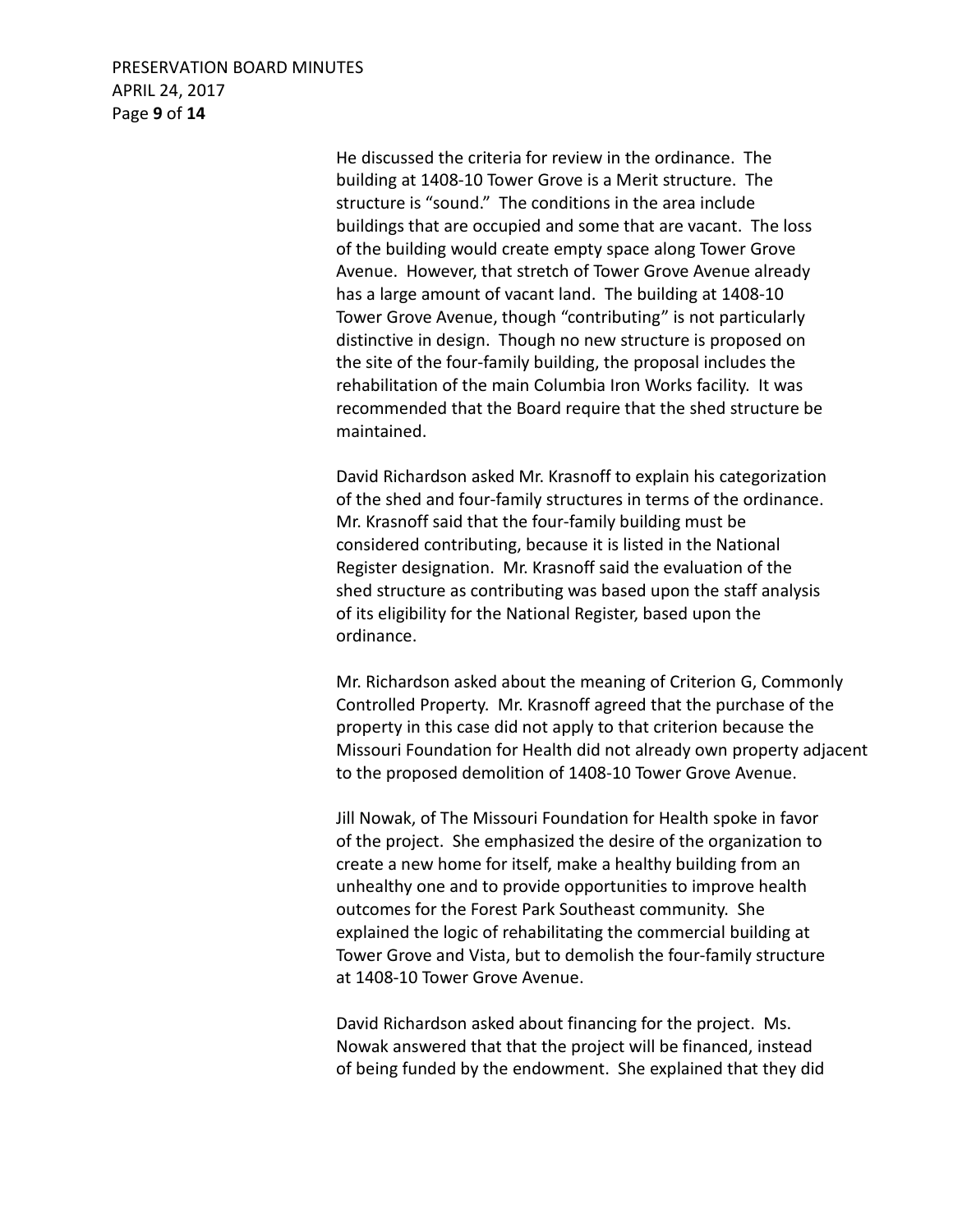### PRESERVATION BOARD MINUTES APRIL 24, 2017 Page **10** of **14**

not find it advantageous to use historic tax credits to rehabilitate the four-family building.

Board Member Mike Killeen asked about use of the corner commercial building and ways to re-use the four-family building at 1408-10 Tower Grove Avenue. Ms. Nowak said the building would be used for programmatic activities and that reuse of the four-family building conflicted with the plans of the Missouri Foundation for Health.

Board Member David Visintainer asked how many parking spaces would be lost if the shed were preserved. Staff from HOK said it was estimated that ten spaces would be lost.

Jeff Davis, of HOK, spoke in favor of the project. He provided an overview of the program for the rehabilitation of the Columbia Iron Works and the plan for development of the rest of the site.

David Yates, of HOK, spoke in favor of the project. He explained the plan to rehabilitate the Columbia Iron Works and the building at the corner of Vista and Tower Grove.

Adam Kepka, a resident of the Forest Park Southeast neighborhood, spoke against the project. He presented a petition with more than 20 signatures opposing the demolition of 1408-10 Tower Grove Avenue.

Board Member David Visintainer asked if he supported demolition of the shed. Mr. Kepka said he was more concerned about the Tower Grove Avenue streetscape than preservation of the shed.

Ron Coleman, Neighborhood Improvement Specialist for the 17<sup>th</sup> Ward, spoke against the project. He spoke for Alderman Roddy and Park Central Development. He said both the Alderman and Park Central oppose demolition of the four-family building on Tower Grove Avenue.

Imran Hanafi spoke against the proposed demolition.

Maude Essen, a Forest Park Southeast resident, spoke against the project. She said it is important to not eliminate residential structures in the neighborhood.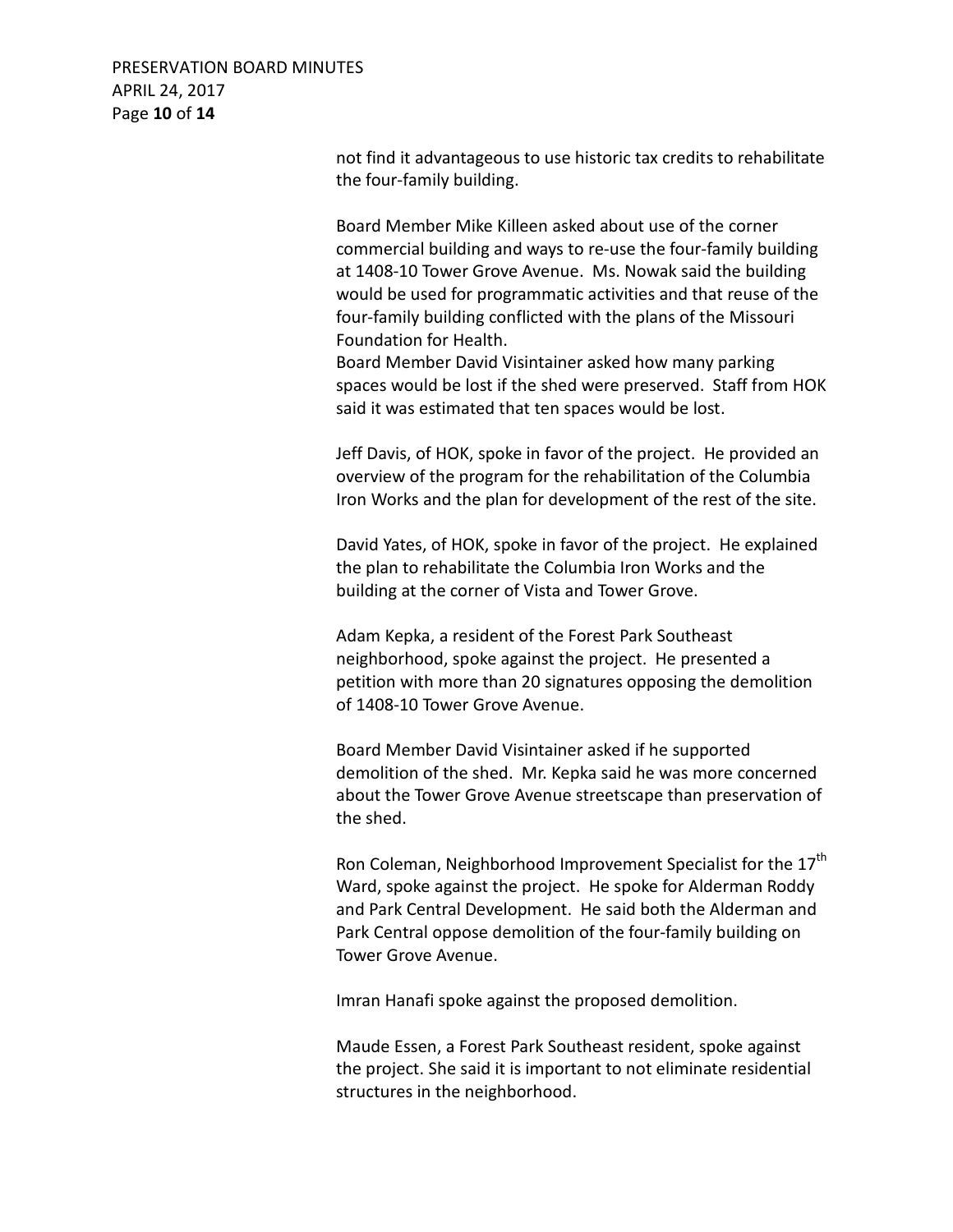| <b>FINDINGS OF FACTS:</b> | The Preservation Board found that:<br>1408-10 Tower Grove Avenue is within a Preservation Review<br>District and National Register Historic District;<br>The building is "sound."<br>$\bullet$<br>The building is a Merit structure;<br>$\bullet$<br>No unusual circumstances justified the demolition of the<br>building at 1408-10 Tower Grove Avenue;<br>Demolition of the shed should only take place upon<br>application of a permit to rehabilitate the rest of the Columbia<br>Iron Works buildings. |  |
|---------------------------|-------------------------------------------------------------------------------------------------------------------------------------------------------------------------------------------------------------------------------------------------------------------------------------------------------------------------------------------------------------------------------------------------------------------------------------------------------------------------------------------------------------|--|
| <b>BOARD DECISION:</b>    | It was the decision of the Preservation Board to deny preliminary<br>approval for the demolition of 1408-10 Tower Grove Avenue.<br>Demolition of the shed should only take place upon application of<br>a permit to rehabilitate the rest of the Columbia Iron Works<br>buildings.                                                                                                                                                                                                                          |  |
|                           | The motion was made by Board Member Mike Killeen. Mr. Robinson<br>seconded the motion. The motion carried with five members voting<br>in favor and none opposed.                                                                                                                                                                                                                                                                                                                                            |  |

### **D. 2017.0539 4212, 4136, 4121-23 & 4125-27 McREE AVE., NORTH 1-44 HISTORIC DISTRICT 4133-35 & 4145 LAFAYETTE AVENUE**

Owner: McRee Garden Apartments II LLC Applicant: UIC – Brent Crittenden

| <b>RESIDENTIAL PLAN:</b> | Preliminary review to demolish a four-family building and rehab<br>adjacent properties.                                                                                                                                                                                                                                                                                 |
|--------------------------|-------------------------------------------------------------------------------------------------------------------------------------------------------------------------------------------------------------------------------------------------------------------------------------------------------------------------------------------------------------------------|
| PROCEEDINGS:             | On April 24, 2017, the Preservation Board of the City of St. Louis<br>met, pursuant to Ordinance #64689 of the City Code, to consider<br>a Preliminary Review for the demolitions of 4121, 4125-27, 4236<br>& 4212 McRee Avenue and 4133-35 & 4145 Lafayette Avenue in<br>the Liggett Meyers National Register Historic District/North I-44<br>Local Historic District. |
|                          | The architect/developer of the project UIC/CDO submitted the<br>item for review. Board Members Richard Callow (Chair), David<br>Visintainer, Melanie Fathman, Mike Killeen, Anthony Robinson and                                                                                                                                                                        |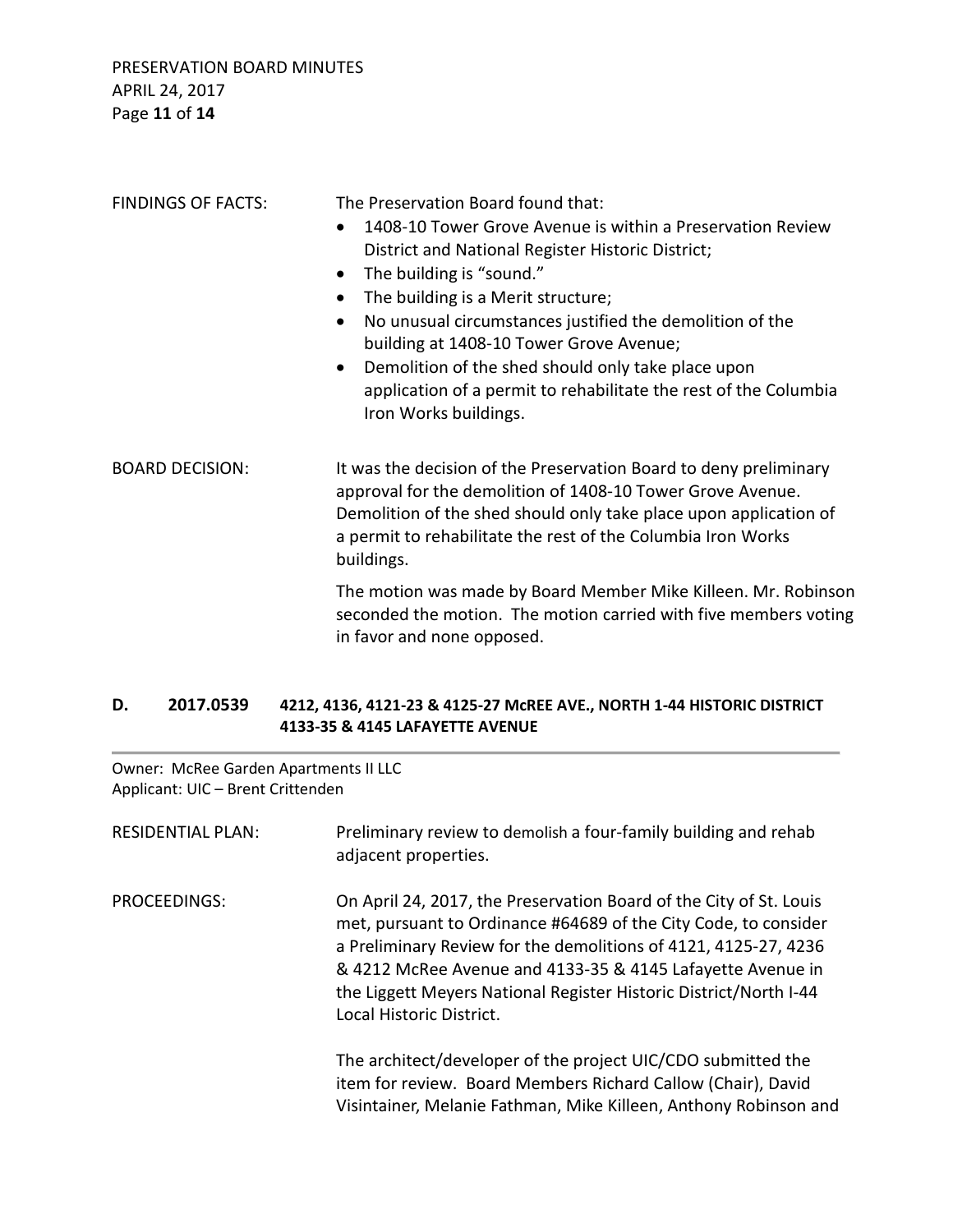# PRESERVATION BOARD MINUTES APRIL 24, 2017 Page **12** of **14**

|                           | David Richardson were present for the testimony for this agenda<br>item.<br>Daniel Krasnoff, of the Cultural Resources Office, submitted<br>Ordinances 64689, 64832 and 60370 into the record. In addition<br>letters of support from 17 <sup>th</sup> Ward Alderman Joe Roddy, 19 <sup>th</sup> Ward<br>Alderman Marlene Davis and the Botanical Heights Neighborhood<br>Association were entered into the record.<br>Mr. Krasnoff highlighted the staff recommendation in support of<br>the proposal. The proposal also includes the rehabilitation of<br>fourteen (14) contributing structures to the North I-44 Local<br>Historic District/Liggett and Meyers National Register Historic<br>District.<br>Brent Crittenden, of UIC/CDO spoke in favor of the project.                                                                                                                                                                                                                                                                                                                        |
|---------------------------|-------------------------------------------------------------------------------------------------------------------------------------------------------------------------------------------------------------------------------------------------------------------------------------------------------------------------------------------------------------------------------------------------------------------------------------------------------------------------------------------------------------------------------------------------------------------------------------------------------------------------------------------------------------------------------------------------------------------------------------------------------------------------------------------------------------------------------------------------------------------------------------------------------------------------------------------------------------------------------------------------------------------------------------------------------------------------------------------------|
| <b>FINDINGS OF FACTS:</b> | The Preservation Board found that:<br>The buildings proposed for demolition are located within the<br>North I-44 Local Historic District and Liggett Meyers National<br>Register Historic District;<br>The buildings are "Merit" structures;<br>$\bullet$<br>4136 McRee was condemned in 2011. Staff denied<br>$\bullet$<br>demolition;<br>4125 McRee was declared an emergency condemnation in<br>$\bullet$<br>2011. Never wrecked;<br>4133 Lafayette was condemned in 2011. Staff denied<br>$\bullet$<br>demolition;<br>4145 Lafayette was condemned for occupancy in 1999;<br>$\bullet$<br>The buildings have suffered significant disinvestment.<br>$\bullet$<br>The demolished buildings would be replaced by new<br>structures;<br>The developer has sought and shown difficulty in financing the<br>rehabilitation of the buildings proposed for demolition.<br>The developer is proposing to rehabilitate fourteen (14)<br>٠<br>contributing structures;<br>The developer has an impressive development record and has<br>٠<br>been instrumental in the revitalization of the District. |
| <b>BOARD DECISION:</b>    | It was the decision of the Preservation Board to grant<br>preliminary approval to the proposed demolitions per the<br>application of building permits for new buildings on the sites as<br>shown in the preliminary proposal. The motion was made by                                                                                                                                                                                                                                                                                                                                                                                                                                                                                                                                                                                                                                                                                                                                                                                                                                            |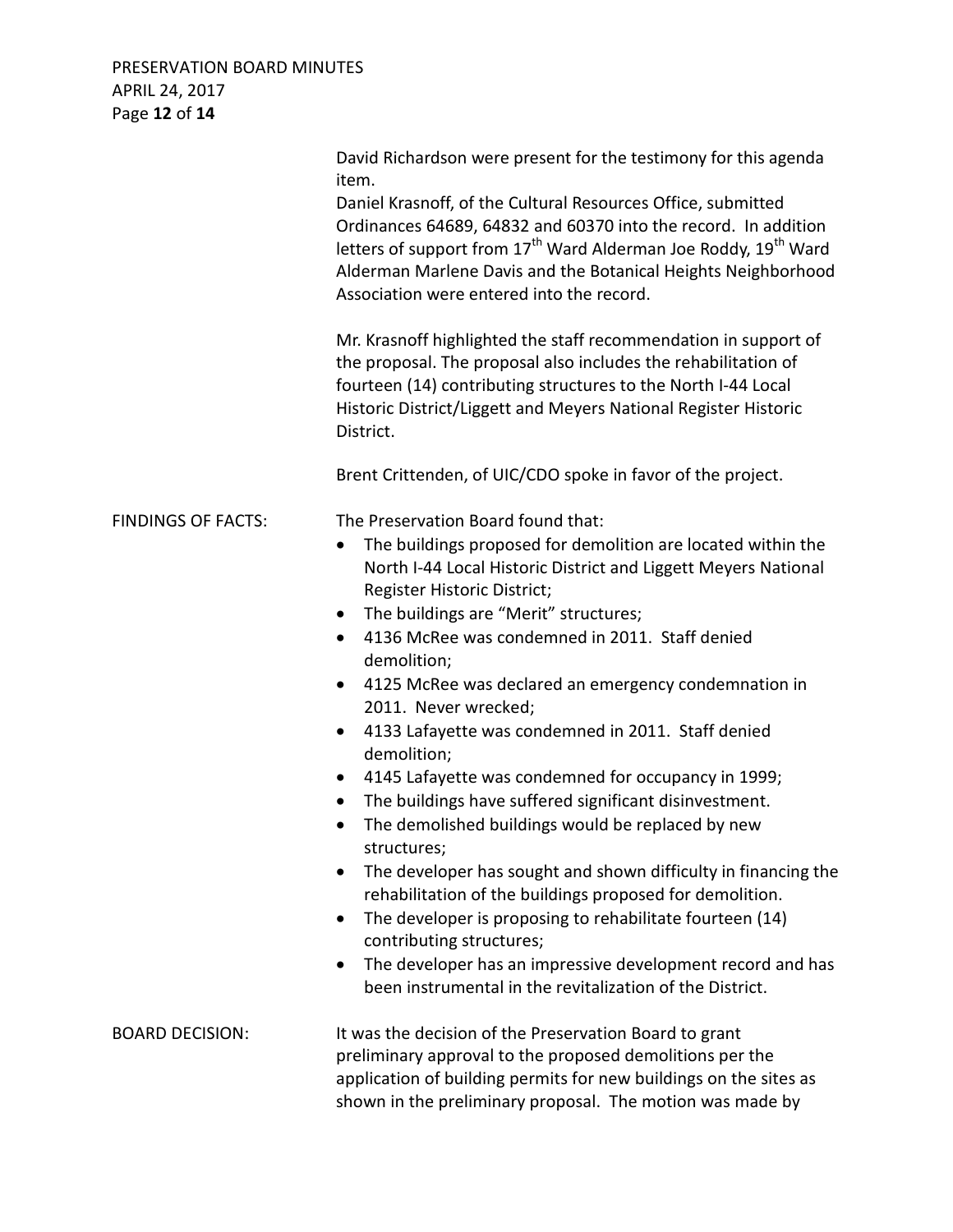Board Member Mile Killeen. Mr. Robinson seconded the motion. The motion carried with five members voting in favor and none opposed.

#### **APPEAL OF DENIAL**

| E.           | 2017.0214                 | <b>2205 LYNCH STREET</b>                                 | <b>BENTON PARK HISTORIC DISTRICT</b>                                                                                                                                                                                                                                                                                                                                                                                                                                                                                                                                                                                                                                                                                                                                                                                                   |
|--------------|---------------------------|----------------------------------------------------------|----------------------------------------------------------------------------------------------------------------------------------------------------------------------------------------------------------------------------------------------------------------------------------------------------------------------------------------------------------------------------------------------------------------------------------------------------------------------------------------------------------------------------------------------------------------------------------------------------------------------------------------------------------------------------------------------------------------------------------------------------------------------------------------------------------------------------------------|
|              |                           | Owner/Applicant: Thomeczek Enterprises, LLC - Peggy Ladd |                                                                                                                                                                                                                                                                                                                                                                                                                                                                                                                                                                                                                                                                                                                                                                                                                                        |
|              | <b>RESIDENTIAL PLAN:</b>  |                                                          | Appeal of a denial of a building permit application to<br>demolish a two-story single family house.                                                                                                                                                                                                                                                                                                                                                                                                                                                                                                                                                                                                                                                                                                                                    |
| PROCEEDINGS: |                           | house at 2205 Lynch Avenue.                              | April 24, 2017 the Preservation Board of the City of St. Louis met,<br>pursuant to Ordinance #64689 of the City Code, to consider an<br>appeal of a Director's Denial to demolish a single family stone                                                                                                                                                                                                                                                                                                                                                                                                                                                                                                                                                                                                                                |
|              |                           |                                                          | Board members Richard Callow (Chairman), Melanie Fathman,<br>David Richardson, Anthony Robinson and David Visintainer were<br>present for the testimony for this agenda item. Board member<br>Mike Killeen recused himself from the agenda item.                                                                                                                                                                                                                                                                                                                                                                                                                                                                                                                                                                                       |
|              |                           |                                                          | Bob Bettis of the Cultural Resources Office made a presentation that<br>examined the sections of City Ordinance #64689, as revised by City<br>Ordinance #64682, which delineates criteria for the review of demolition<br>proposals for properties in Preservation Review Districts and/or those listed<br>on the National Register of Historic Places, and 67175 which delineates<br>criteria for demolition in the Benton Park Local Historic District. He entered<br>into the record a letter of opposition to the proposal from the Benton Park<br>Neighborhood Association Building Review Committee. He also entered into<br>the record a letter from Frontenac Engineering in regards to its current<br>structural condition, a proposed construction budget and a current estimate<br>of rehabilitation provided by the owner. |
|              |                           | exterior condition.                                      | Peggy Ladd, the owner, testified on her own behalf. She entered<br>in to the record several photographs showing the interior and                                                                                                                                                                                                                                                                                                                                                                                                                                                                                                                                                                                                                                                                                                       |
|              | <b>FINDINGS OF FACTS:</b> | The Preservation Board found that:                       | The building proposed for demolition, 2205 Lynch Street, is a<br>High Merit resource to the Benton Park Local Historic District;                                                                                                                                                                                                                                                                                                                                                                                                                                                                                                                                                                                                                                                                                                       |